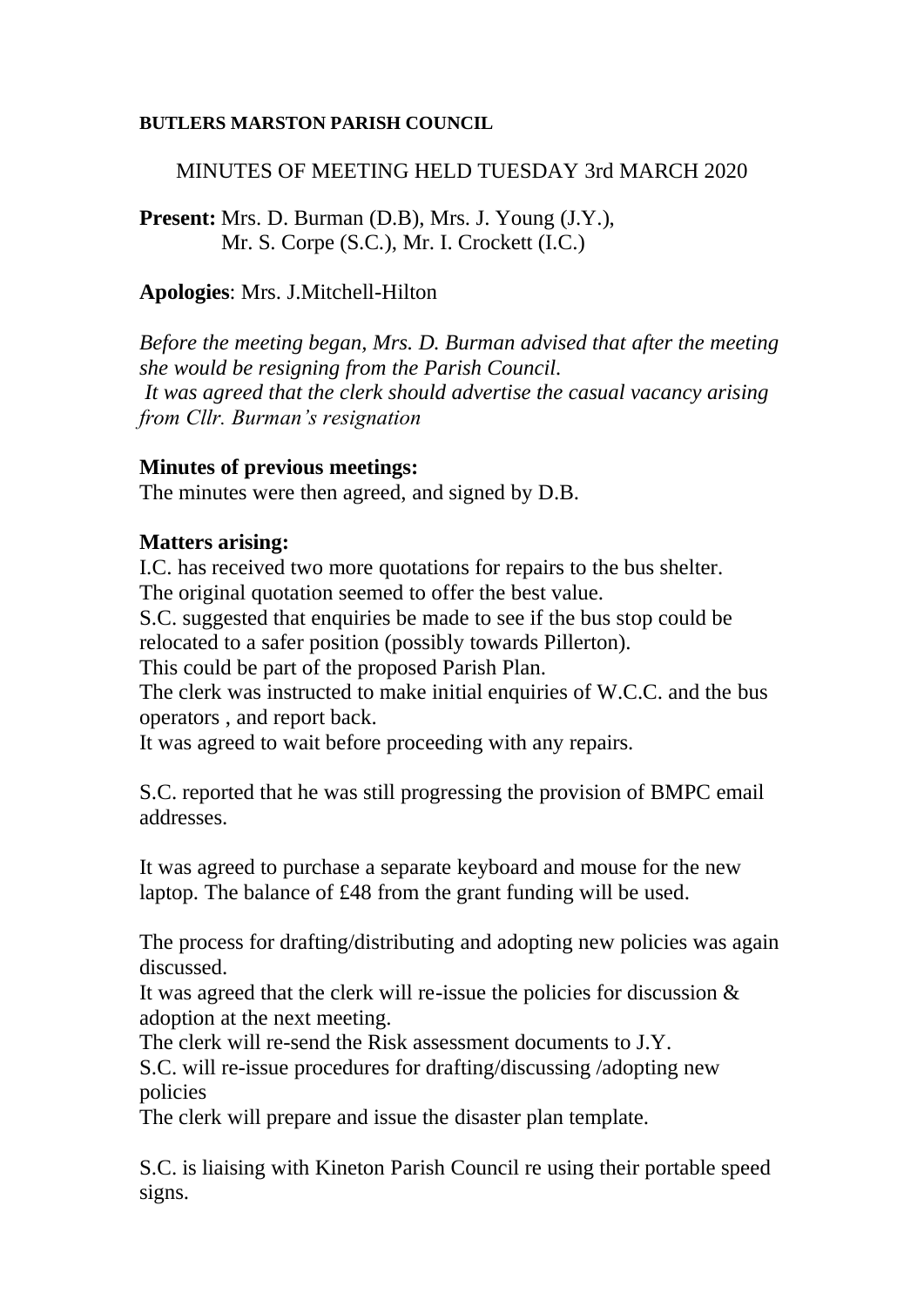# **Correspondence :**

The clerk had distributed e-mails received. Those of interest to village residents had been posted on the Facebook page.

A list of e-mails distributed is included after the minutes.

# **Road repairs & flooding:**

The clerk had met with W.C.C. highways who have agreed to inspect the drains on the Pillerton Rd & Bridge Street and carry out any clearing required.

WCC will also investigate the possibility of an additional drain on the road bridge.

The clerk is liaising with another department of WCC re the reinstatement of the road markings.

I.C. reported that remedial work to address the flooding of the Pillerton road would start when there was drier weather.

## *The agenda item "Social media policy etc .had been included on the agenda in error.*

# **Village Plan/neighbourhood plan/housing needs survey:**

The clerk presented a copy of email correspondence with the Rural Housing Enabler (H.N.E.).

After discussion it was agreed to ask the H.N.E. to speak on the subject of a site specific Housing Needs Survey (H.N.S.) at the Annual Parish Meeting.

The relationship of a H.N.S. to any future village plan or neighbourhood plan would also be discussed at the public meeting.

The clerk was instructed to liaise with the R.H.E.

## **For information only:**

S.C. suggested that the village residents be asked for their views on rewilding the mound.

The project could be linked to the 75<sup>th</sup> VE commemorations.

After discussion it was agreed that JY would post on Facebook asking for comments, with volunteers to contact the clerk.

The hole on top of the mound will be filled with suitable materials.

SC has some soil which he will use to start the process.

The clerk will mow the cross paths on the mound to encourage access. Draft agendas will be issued as follows :

29th April/1st July/9th September/4th November

# **Date of next meeting:**

The clerk will liaise with the returning officer at S.D.C. re the timetable for advertising and filling the casual vacancy and advise a suitable date for the next meeting.

The meeting closed at 9:35 p.m.